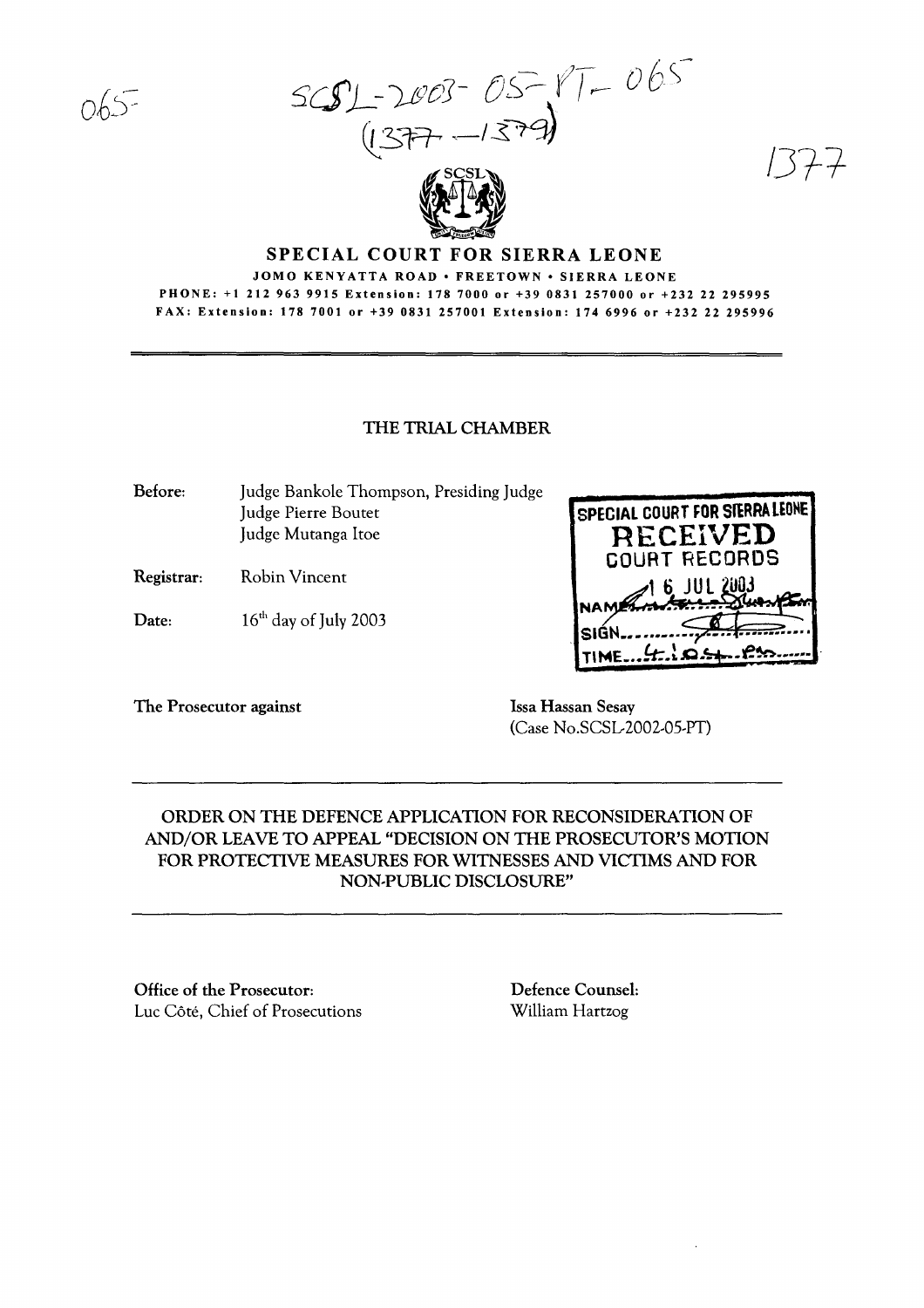SCSL-2003.Q5-PT

 $1374$ 

## **THE SPECIAL COURT FOR SIERRA LEONE ("the Special Court")**

**SITTING** as the Trial Chamber ("the Trial Chamber"), composed of Judge Bankole Thompson, Presiding Judge, Judge Pierre Boutet, and Judge Benjamin Mutanga Itoe;

**CONSIDERING** the Decision on the Prosecution's Motions for Immediate Protective Measures for Witnesses and Victims and for Non-Public Disclosure of the 23<sup>rd</sup> day of May 2003 ("the Decision on Protective Measures") and the Orders annexed thereto ("the Orders on Protective Measures") rendered by Judge Bankole Thompson, designated pursuant to Rule 28 of the Rules of Procedure and Evidence ("the Rules");

**BEING SEIZED** of the Defence Application for Reconsideration of and/or Leave to Appeal "Decision on the Prosecutor's Motion for Protective Measures for Witnesses and Victims and for Non-Public Disclosure" of the 30<sup>th</sup> day of May 2003 ("the Application"), in which the Defence seeks to be granted an order for the variation of the Orders on Protective Measures and/or, in the alternative, an order for leave to appeal the Decision on Protective Measures;

**CONSIDERING** the Prosecution Response to the Defence Application of the 9<sup>th</sup> day of June 2003 and the Defence Reply thereto of the  $14<sup>th</sup>$  June 2003;

**WHEREAS** acting on the Trial Chamber's instruction, the Court Management Section of the Special Court advised the parties on the  $23<sup>rd</sup>$  day of June 2003 that the Application will be considered and determined on the written submissions of the parties **ONLY** pursuant to Rule 73 of the Rules;

**CONSIDERING** Rule 54 and 73 (B) of the Rules;

### **AFTER HAVING DELIBERATED**

**CONSIDERING** that the Application was filed before the Trial Chamber;

**CONSIDERING** that in its Application the Defence addressed the then Designated Judge in order to seek reconsideration of his Decision on Protective Measures and consequently vary his Orders on Protective Measures;

**CONSIDERING** that in the same Application the Defence also addressed the Trial Chamber in order to request, in the alternative to its request for reconsideration, an order for leave to Appeal the same Decision on Protective Measures;

**CONSIDERING** that, from a procedural point of view, it is improper and confusing to address two different jurisdictions in one single application;